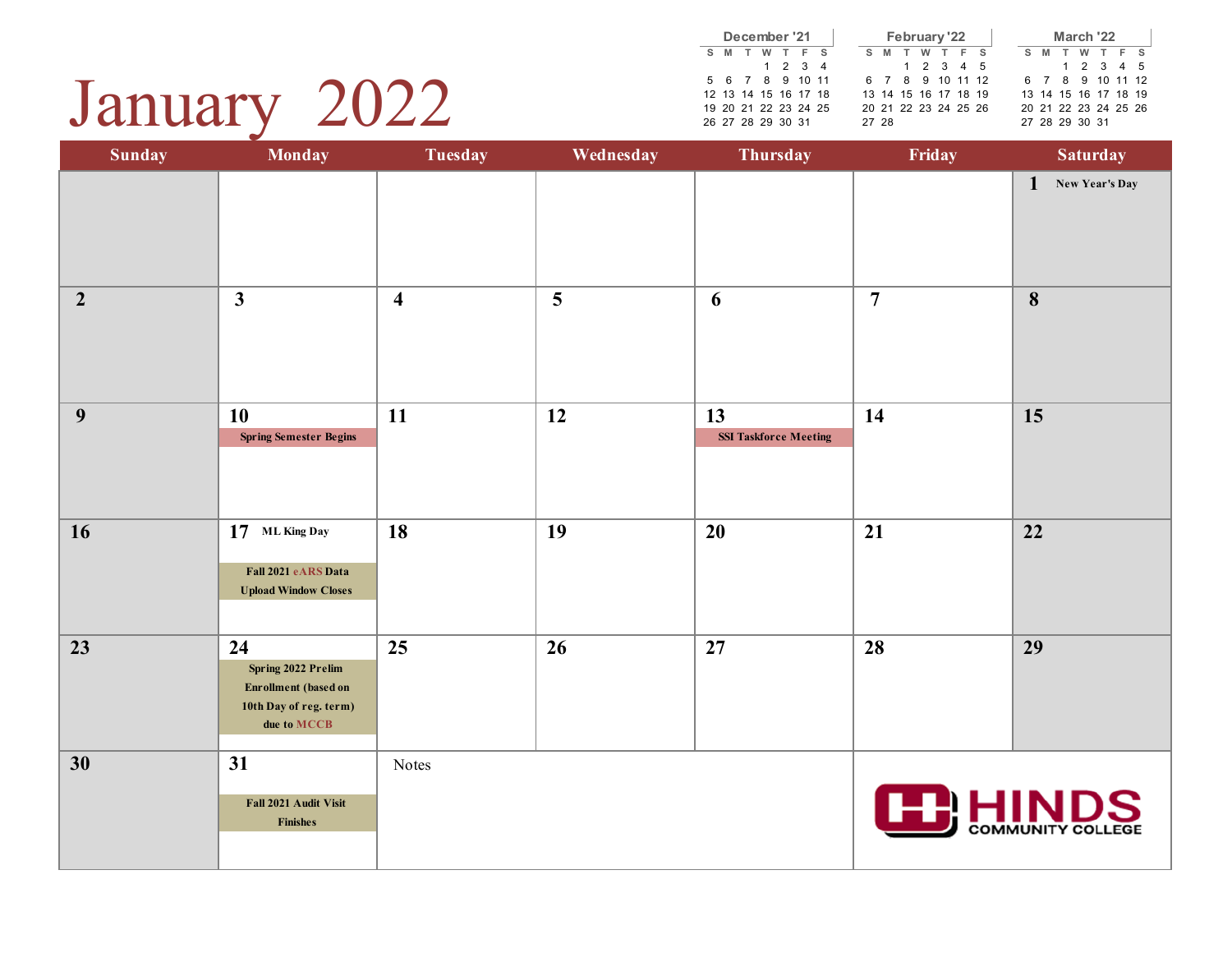# February 2022

|       |   | January '22          |   |       |  |    |   | March '22            |           |  |    |
|-------|---|----------------------|---|-------|--|----|---|----------------------|-----------|--|----|
| s.    | M |                      | w | T F S |  | s. | M | T                    | W T F S   |  |    |
|       |   |                      |   |       |  |    |   |                      | 1 2 3 4 5 |  |    |
|       |   | 2 3 4 5 6 7 8        |   |       |  |    |   | 6 7 8 9 10 11 12     |           |  | 3  |
|       |   | 9 10 11 12 13 14 15  |   |       |  |    |   | 13 14 15 16 17 18 19 |           |  | 10 |
|       |   | 16 17 18 19 20 21 22 |   |       |  |    |   | 20 21 22 23 24 25 26 |           |  | 17 |
|       |   | 23 24 25 26 27 28 29 |   |       |  |    |   | 27 28 29 30 31       |           |  | 24 |
| 30 31 |   |                      |   |       |  |    |   |                      |           |  |    |

| April '22            |  |  |  |  |             |  |  |  |  |  |  |  |  |
|----------------------|--|--|--|--|-------------|--|--|--|--|--|--|--|--|
| S M T W T F S        |  |  |  |  |             |  |  |  |  |  |  |  |  |
|                      |  |  |  |  | $1 \quad 2$ |  |  |  |  |  |  |  |  |
| 3 4 5 6 7 8 9        |  |  |  |  |             |  |  |  |  |  |  |  |  |
| 10 11 12 13 14 15 16 |  |  |  |  |             |  |  |  |  |  |  |  |  |
| 17 18 19 20 21 22 23 |  |  |  |  |             |  |  |  |  |  |  |  |  |
| 24 25 26 27 28 29 30 |  |  |  |  |             |  |  |  |  |  |  |  |  |

| <b>Sunday</b> | <b>Monday</b>                                                                             | <b>Tuesday</b>        | Wednesday                                                                                                                                                            | Thursday     | Friday                  | <b>Saturday</b>          |
|---------------|-------------------------------------------------------------------------------------------|-----------------------|----------------------------------------------------------------------------------------------------------------------------------------------------------------------|--------------|-------------------------|--------------------------|
|               |                                                                                           | Chinese New Year<br>1 | Groundhog Day<br>$\overline{2}$<br><b>IPEDS</b> Financial Aid;<br>Graduation Rates; 200%<br>Graduation Rates; Admissions;<br>Outcome Measures - Reports<br>due to IR | $\mathbf{3}$ | $\overline{\mathbf{4}}$ | $5\phantom{.0}$          |
| 6             | $\overline{7}$<br><b>Attendance Rosters</b><br><b>DISTRIBUTED</b><br>1st 4-wk<br>1st 8-wk | 8                     | 9<br><b>IPEDS Winter 9-wks</b><br><b>Collection Closes</b><br>for Keyholders                                                                                         | <b>10</b>    | 11                      | 12 Lincoln's B-Day       |
| 13            | 14 Valentine's Day<br><b>Attendance Rosters</b><br><b>DUE</b><br>1st 4-wk<br>1st 8-wk     | 15                    | 16                                                                                                                                                                   | 17           | 18                      | 19                       |
| 20            | 21 Presidents' Day                                                                        | 22                    | 23<br><b>IPEDS Winter 9-wks</b><br><b>Collection Closes</b><br>for Coordinators<br><b>Student Satisfaction Inventory Period</b>                                      | 24           | 25                      | 26                       |
| 27            | 28                                                                                        |                       |                                                                                                                                                                      |              |                         |                          |
|               |                                                                                           | Notes                 | IPEDS Winter 9-weeks & Spring 17-weeks Collection Opens Deceber<br>8,2021                                                                                            |              |                         | <b>COMMUNITY COLLEGE</b> |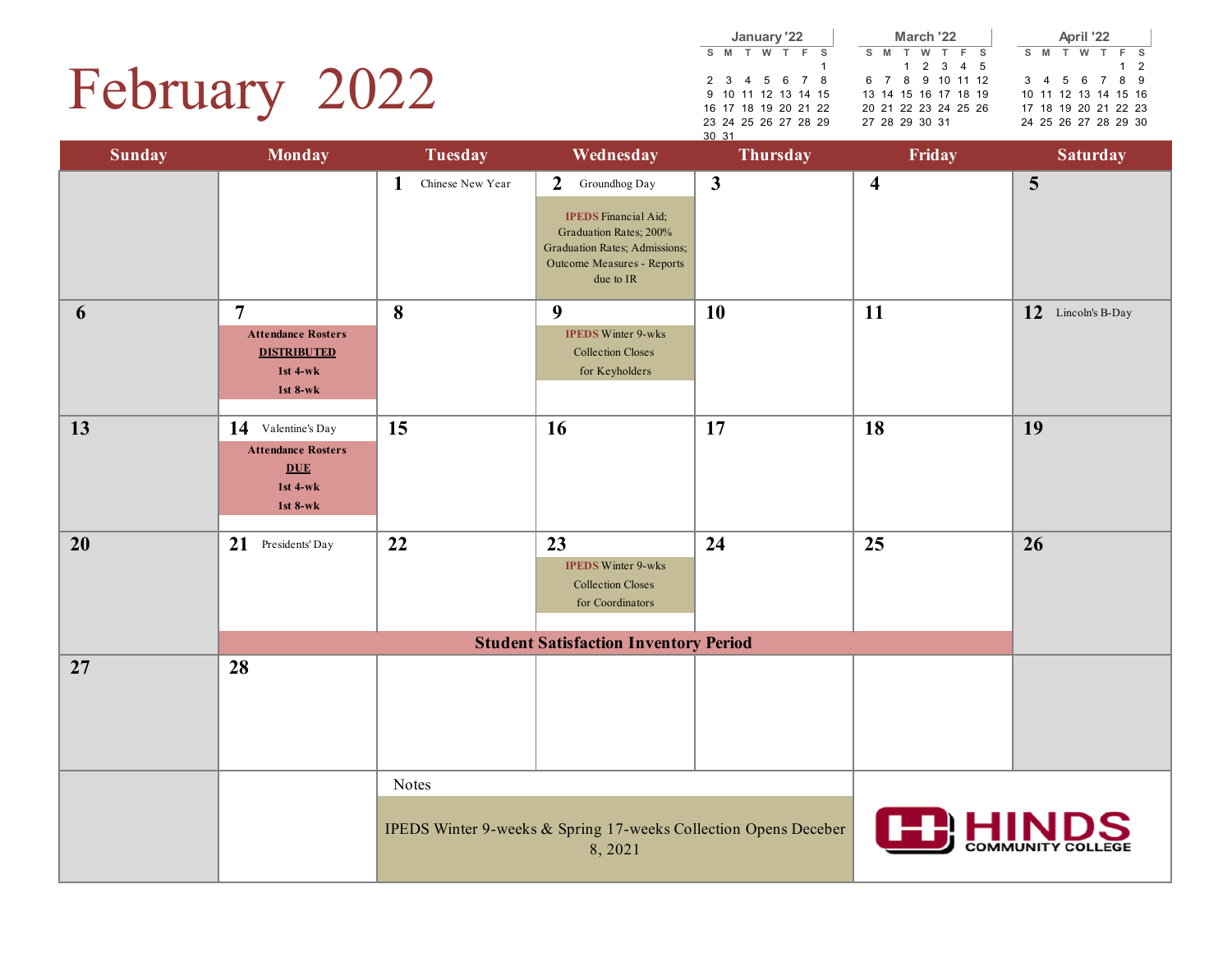## March 2022

|  |       |     |   | February '22         |  |  |     |   | April '22            |     |    |          |      | <b>May '22</b> |                      |  |
|--|-------|-----|---|----------------------|--|--|-----|---|----------------------|-----|----|----------|------|----------------|----------------------|--|
|  | $S$ M | - т | W | T F S                |  |  | S M | T | W T F S              |     | S. | <b>M</b> | $-T$ |                | W T F S              |  |
|  |       |     |   | 1 2 3 4 5            |  |  |     |   |                      | 1 2 |    |          |      |                | 1 2 3 4 5 6 7        |  |
|  |       |     |   | 6 7 8 9 10 11 12     |  |  |     |   | 3 4 5 6 7 8 9        |     |    |          |      |                | 8 9 10 11 12 13 14   |  |
|  |       |     |   | 13 14 15 16 17 18 19 |  |  |     |   | 10 11 12 13 14 15 16 |     |    |          |      |                | 15 16 17 18 19 20 21 |  |
|  |       |     |   | 20 21 22 23 24 25 26 |  |  |     |   | 17 18 19 20 21 22 23 |     |    |          |      |                | 22 23 24 25 26 27 28 |  |
|  | 27 28 |     |   |                      |  |  |     |   | 24 25 26 27 28 29 30 |     |    | 29 30 31 |      |                |                      |  |

| <b>Sunday</b>         | <b>Monday</b>                                                                  | <b>Tuesday</b>                   | Wednesday                                    | Thursday             | Friday                  | <b>Saturday</b>         |
|-----------------------|--------------------------------------------------------------------------------|----------------------------------|----------------------------------------------|----------------------|-------------------------|-------------------------|
|                       |                                                                                | $\mathbf{1}$<br>Mardi $\rm Gras$ | $\overline{2}$<br>Ash Wednesday              | $\mathbf{3}$         | $\overline{\mathbf{4}}$ | $\overline{\mathbf{5}}$ |
|                       |                                                                                |                                  | <b>Student Satisfaction Inventory Period</b> |                      |                         |                         |
| 6                     | $\overline{7}$                                                                 | 8                                | $\boldsymbol{9}$                             | 10                   | 11                      | 12                      |
| 13<br>Daylight Saving | 14<br><b>Attendance Rosters</b><br><b>DISTRIBUTED</b><br>$2nd 4-wk$<br>$16-wk$ | 15                               | 16                                           | 17 St. Patrick's Day | 18                      | 19                      |
|                       |                                                                                |                                  | <b>Spring Break</b>                          |                      |                         |                         |
| $20\,$                | 21<br><b>Attendance Rosters</b><br><b>DUE</b><br>$2nd 4-wk$<br>$16-wk$         | 22                               | 23                                           | 24                   | 25                      | 26                      |
| 27                    | 28                                                                             | 29                               | 30                                           | 31                   |                         |                         |
|                       |                                                                                | Notes                            |                                              |                      |                         | COMMUNITY COLLEGE       |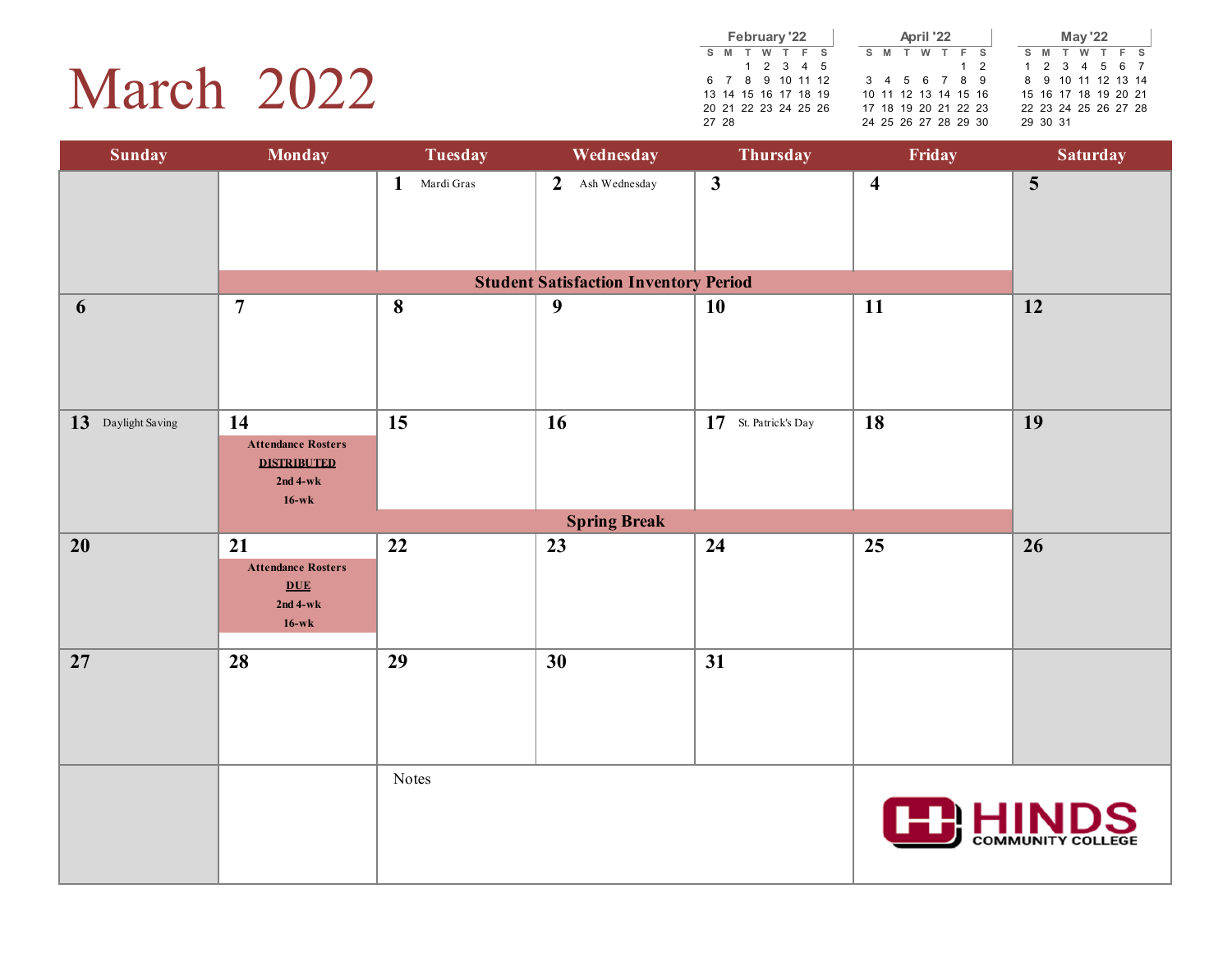## April 2022

|    |     | March '22            |           |  |          |       |                      | <b>May '22</b> |  |   |   | June '22       |  |                      |  |
|----|-----|----------------------|-----------|--|----------|-------|----------------------|----------------|--|---|---|----------------|--|----------------------|--|
| s. | M T |                      | W T F S   |  |          | $S$ M | T                    | W T F S        |  | s | M | T              |  | W T F S              |  |
|    |     |                      | 1 2 3 4 5 |  |          |       | 1 2 3 4 5 6 7        |                |  |   |   |                |  | 1 2 3 4              |  |
|    |     | 6 7 8 9 10 11 12     |           |  |          |       | 8 9 10 11 12 13 14   |                |  |   |   |                |  | 5 6 7 8 9 10 11      |  |
|    |     | 13 14 15 16 17 18 19 |           |  |          |       | 15 16 17 18 19 20 21 |                |  |   |   |                |  | 12 13 14 15 16 17 18 |  |
|    |     | 20 21 22 23 24 25 26 |           |  |          |       | 22 23 24 25 26 27 28 |                |  |   |   |                |  | 19 20 21 22 23 24 25 |  |
|    |     | 27 28 29 30 31       |           |  | 29 30 31 |       |                      |                |  |   |   | 26 27 28 29 30 |  |                      |  |

| <b>Sunday</b>                  | <b>Monday</b>                                                                                                          | <b>Tuesday</b> | Wednesday                                                                        | <b>Thursday</b> | <b>Friday</b>   | <b>Saturday</b> |
|--------------------------------|------------------------------------------------------------------------------------------------------------------------|----------------|----------------------------------------------------------------------------------|-----------------|-----------------|-----------------|
|                                |                                                                                                                        |                | <b>IPEDS</b> Fall Enrollment; Finance;<br>Human Resources; Academic              |                 | $\mathbf{1}$    | $\overline{2}$  |
|                                |                                                                                                                        |                | Libraries - Reports due to IR                                                    |                 |                 |                 |
| $\mathbf{3}$<br>Ramadan begins | $\overline{\mathbf{4}}$<br>Attendance Rosters<br><b>DISTRIBUTED</b><br>3rd 4-wk<br>$2nd$ 8-wk<br>Spring 2022 eARS Data | 5              | 6<br><b>IPEDS</b> Spring 17-wks<br><b>Collection Closes</b><br>for Keyholders    | $\overline{7}$  | 8               | 9               |
|                                | <b>Upload Window Opens</b>                                                                                             |                |                                                                                  |                 |                 |                 |
| 10                             | <b>11</b><br>Attendance Rosters<br><b>DUE</b><br>$3rd$ 4-wk<br>$2nd 8-wk$                                              | 12             | 13                                                                               | 14              | 15 Good Friday  | 16 Passover     |
| 17 Easter                      | 18                                                                                                                     | 19             | 20<br><b>IPEDS</b> Spring 17-wks<br><b>Collection Closes</b><br>for Coordinators | 21              | 22              | 23              |
|                                |                                                                                                                        |                | <b>IE Report Workshops</b>                                                       |                 |                 |                 |
| 24                             | 25<br><b>Attendance Rosters</b><br><b>DISTRIBUTED</b><br>4th 4-wk                                                      | 26             | 27<br>Admin Assist Day                                                           | 28              | 29              | 30              |
|                                |                                                                                                                        |                | <b>IE Report Workshops</b>                                                       |                 |                 |                 |
|                                |                                                                                                                        | Notes          | IPEDS Winter 9-weeks & Spring 17-weeks Collection Opens Deceber<br>8,2021        |                 | <b>FER HINI</b> |                 |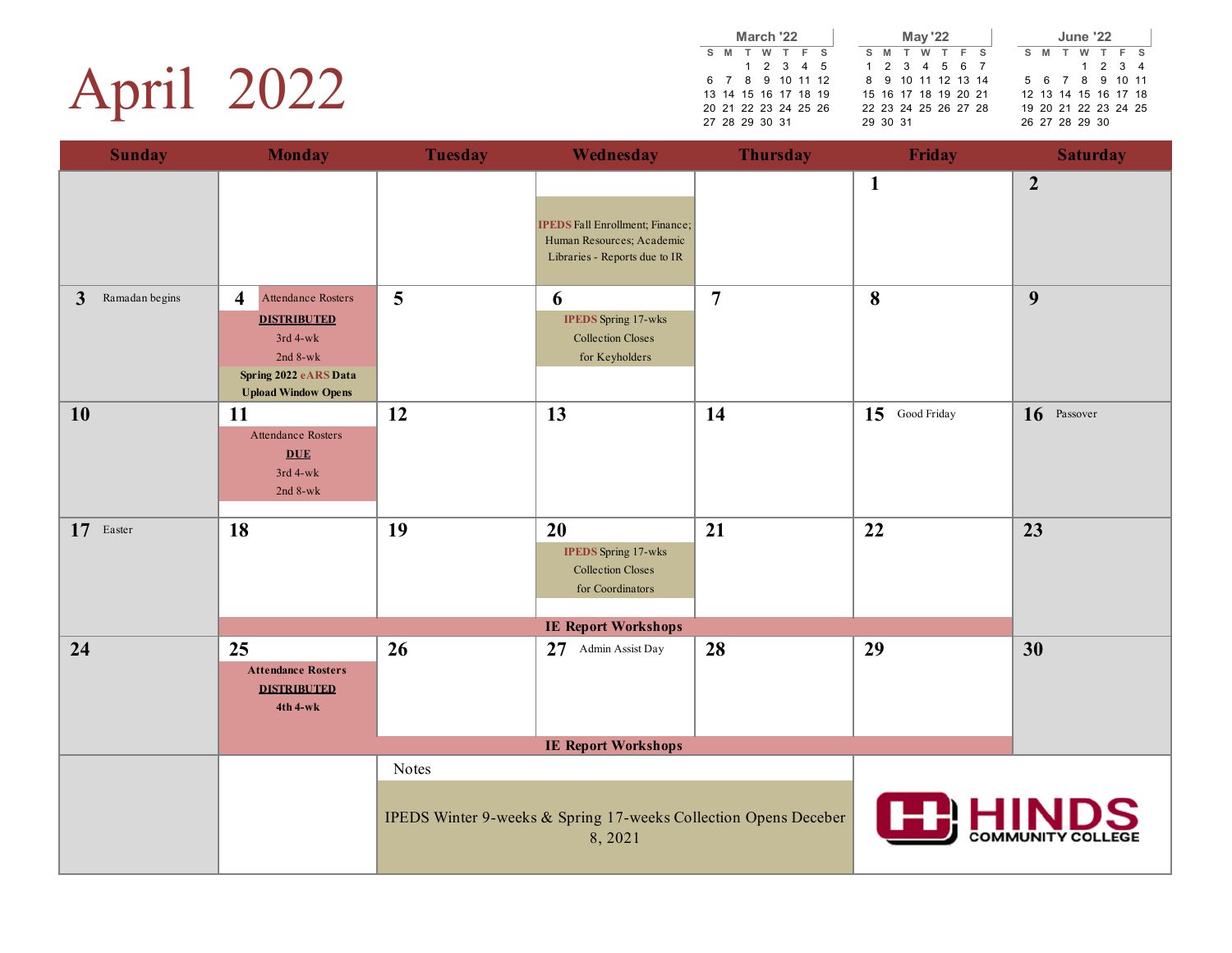

|  | <b>June '22</b>      |                |  |     |  | April '22 |                      |  |
|--|----------------------|----------------|--|-----|--|-----------|----------------------|--|
|  | S M T W T F S        |                |  |     |  |           | S M T W T F S        |  |
|  | $1 \t2 \t3 \t4$      |                |  | 1 2 |  |           |                      |  |
|  | 5 6 7 8 9 10 11      |                |  |     |  |           | 3 4 5 6 7 8 9        |  |
|  | 12 13 14 15 16 17 18 |                |  |     |  |           | 10 11 12 13 14 15 16 |  |
|  | 19 20 21 22 23 24 25 |                |  |     |  |           | 17 18 19 20 21 22 23 |  |
|  |                      | 26 27 28 29 30 |  |     |  |           | 24 25 26 27 28 29 30 |  |
|  |                      |                |  |     |  |           |                      |  |

**S M T W T F S** 1 2 3 4 5 6 7 8 9 10 11 12 13 14 15 16 17 18 19 20 21 22 23 24 25 26 27 28 29 30 31 **July '22**

| <b>Sunday</b>     | <b>Monday</b>                                                                                                                                       | <b>Tuesday</b>                    | Wednesday                        | Thursday                                               | Friday                           | <b>Saturday</b>          |
|-------------------|-----------------------------------------------------------------------------------------------------------------------------------------------------|-----------------------------------|----------------------------------|--------------------------------------------------------|----------------------------------|--------------------------|
| $\mathbf{1}$      | $\overline{2}$<br>Attendance Rosters<br>$DUE$ 4th 4-wk<br>Spr. 2022 Regular Term<br>Last Day of Classes<br>Spring 2022 Audit Visit<br><b>Begins</b> | $\overline{\mathbf{3}}$           | $\overline{\mathbf{4}}$          | 5 <sup>5</sup><br>Cinco de Mayo<br>IE Report Workshops | 6<br><b>Spring Semester Ends</b> | $\overline{7}$           |
| 8<br>Mother's Day | $\boldsymbol{9}$                                                                                                                                    | 10                                | 11<br><b>IE Report Workshops</b> | 12                                                     | 13                               | 14                       |
| 15                | 16                                                                                                                                                  | 17                                | 18<br><b>IE Report Workshops</b> | 19                                                     | 20                               | 21                       |
| 22                | 23                                                                                                                                                  | 24                                | 25                               | 26                                                     | 27                               | 28                       |
|                   |                                                                                                                                                     |                                   |                                  |                                                        |                                  |                          |
| 29                | 30 Memorial Day                                                                                                                                     | 31<br><b>Summer School Begins</b> |                                  |                                                        |                                  |                          |
|                   |                                                                                                                                                     | Notes                             |                                  |                                                        | <b>FRHIN</b>                     | <b>COMMUNITY COLLEGE</b> |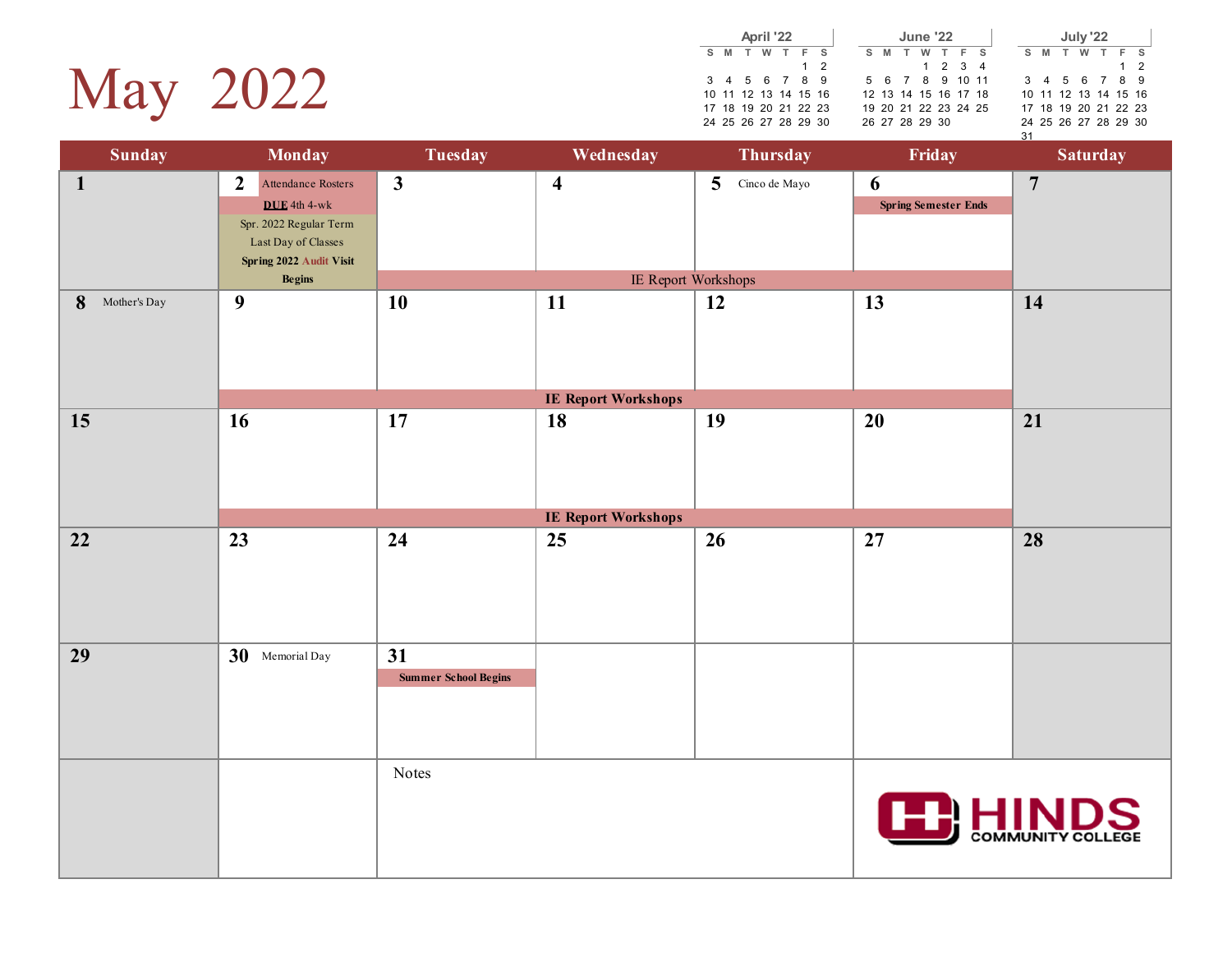#### June 2022

|    |          |                      | <b>May '22</b> |  |    |   | July '22 |                      |          |  |     | August '22           |  |         |  |
|----|----------|----------------------|----------------|--|----|---|----------|----------------------|----------|--|-----|----------------------|--|---------|--|
| S. | M        | T W T F S            |                |  | s  | M | w        | F S                  |          |  | S M | T                    |  | W T F S |  |
|    |          | 1 2 3 4 5 6 7        |                |  |    |   |          |                      | $1\quad$ |  |     | 1 2 3 4 5 6          |  |         |  |
|    |          | 8 9 10 11 12 13 14   |                |  |    |   |          | 3 4 5 6 7 8 9        |          |  |     | 7 8 9 10 11 12 13    |  |         |  |
|    |          | 15 16 17 18 19 20 21 |                |  |    |   |          | 10 11 12 13 14 15 16 |          |  |     | 14 15 16 17 18 19 20 |  |         |  |
|    |          | 22 23 24 25 26 27 28 |                |  |    |   |          | 17 18 19 20 21 22 23 |          |  |     | 21 22 23 24 25 26 27 |  |         |  |
|    | 29 30 31 |                      |                |  |    |   |          | 24 25 26 27 28 29 30 |          |  |     | 28 29 30 31          |  |         |  |
|    |          |                      |                |  | 31 |   |          |                      |          |  |     |                      |  |         |  |

| <b>Sunday</b>           | <b>Monday</b>                                                  | <b>Tuesday</b> | Wednesday                                                               | <b>Thursday</b>                                                 | Friday           | <b>Saturday</b>          |
|-------------------------|----------------------------------------------------------------|----------------|-------------------------------------------------------------------------|-----------------------------------------------------------------|------------------|--------------------------|
|                         |                                                                |                | $\mathbf{1}$                                                            | $\overline{2}$                                                  | $\mathbf{3}$     | $\overline{\mathbf{4}}$  |
| $\overline{\mathbf{5}}$ | 6                                                              | $\overline{7}$ | 8                                                                       | 9                                                               | 10               | 11                       |
| 12                      | 13<br>Spring 2022 eARS Data<br><b>Upload Window Closes</b>     | 14             | 15                                                                      | 16                                                              | 17               | 18                       |
| 19<br>Father's Day      | 20                                                             | 21             | 22<br><b>Attendance Rosters</b><br><b>DISTRIBUTED</b><br>1st $4-wk$     | 23                                                              | 24               | 25                       |
| 26                      | 27<br>Spring 2022 Audit Visit<br>$\noindent \textbf{Finishes}$ | 28             | 29<br><b>Attendance Rosters</b><br>$\underline{\text{DUE}}$<br>1st 4-wk | 30<br><b>Attendance Rosters</b><br><b>DISTRIBUTED</b><br>$8-wk$ |                  |                          |
|                         |                                                                | Notes          |                                                                         |                                                                 | <b>CE: HINDS</b> | <b>COMMUNITY COLLEGE</b> |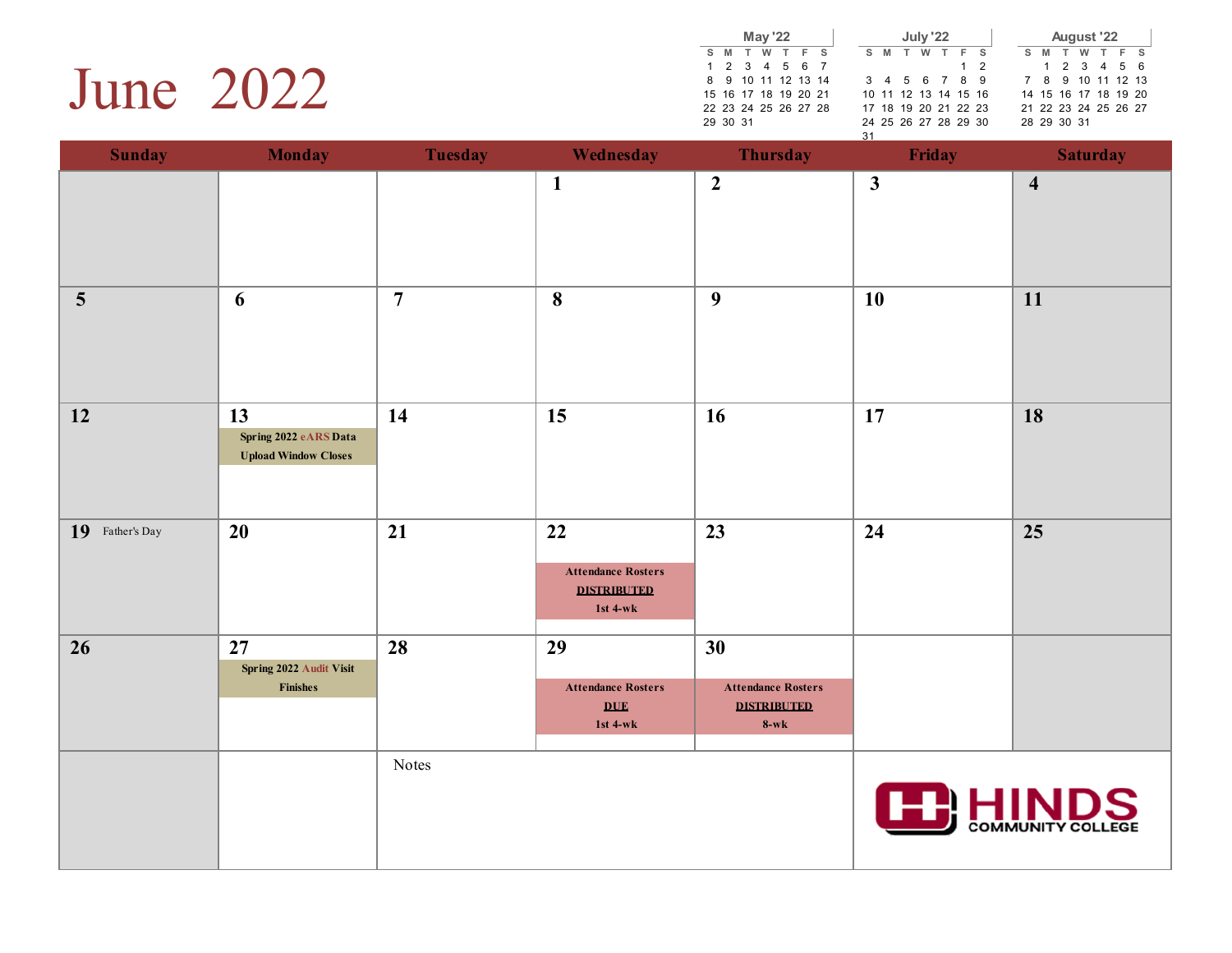

|    |                      | June '22 |                 |     |  |    |   |             | August '22           |     |  |    |   |   | September '22        |             |  |
|----|----------------------|----------|-----------------|-----|--|----|---|-------------|----------------------|-----|--|----|---|---|----------------------|-------------|--|
| s. | M                    | w        |                 | F S |  | S. | M |             | W                    | F S |  | S. | M | w |                      | F S         |  |
|    |                      |          | $1 \t2 \t3 \t4$ |     |  |    |   |             | 1 2 3 4 5 6          |     |  |    |   |   |                      | $1 \t2 \t3$ |  |
|    | 5 6 7 8 9 10 11      |          |                 |     |  |    |   |             | 7 8 9 10 11 12 13    |     |  |    |   |   | 4 5 6 7 8 9 10       |             |  |
|    | 12 13 14 15 16 17 18 |          |                 |     |  |    |   |             | 14 15 16 17 18 19 20 |     |  |    |   |   | 11 12 13 14 15 16 17 |             |  |
|    | 19 20 21 22 23 24 25 |          |                 |     |  |    |   |             | 21 22 23 24 25 26 27 |     |  |    |   |   | 18 19 20 21 22 23 24 |             |  |
|    | 26 27 28 29 30       |          |                 |     |  |    |   | 28 29 30 31 |                      |     |  |    |   |   | 25 26 27 28 29 30    |             |  |

| <b>Sunday</b>   | <b>Monday</b>                                                              | <b>Tuesday</b> | Wednesday                         | <b>Thursday</b>                                                     | Friday          | <b>Saturday</b>  |
|-----------------|----------------------------------------------------------------------------|----------------|-----------------------------------|---------------------------------------------------------------------|-----------------|------------------|
|                 |                                                                            |                |                                   |                                                                     | $\mathbf{1}$    | $\boldsymbol{2}$ |
| $\mathbf{3}$    | $\overline{\mathbf{4}}$<br>Independence Day                                | 5              | 6                                 | $\overline{7}$<br><b>Attendance Rosters</b><br><b>DUE</b><br>$8-wk$ | 8               | $\boldsymbol{9}$ |
| 10              | 11                                                                         | 12             | 13                                | 14                                                                  | 15              | 16               |
| 17              | <b>18</b><br><b>Attendance Rosters</b><br><b>DISTRIBUTED</b><br>$2nd 4-wk$ | 19             | 20                                | 21                                                                  | 22              | 23               |
| 24 Parents' Day | 25<br><b>Attendance Rosters</b><br>DUE<br>$2nd 4-wk$                       | 26             | 27<br><b>Summer Semester Ends</b> | 28                                                                  | 29              | 30               |
| 31              |                                                                            | Notes          |                                   |                                                                     | <b>ED HINDS</b> |                  |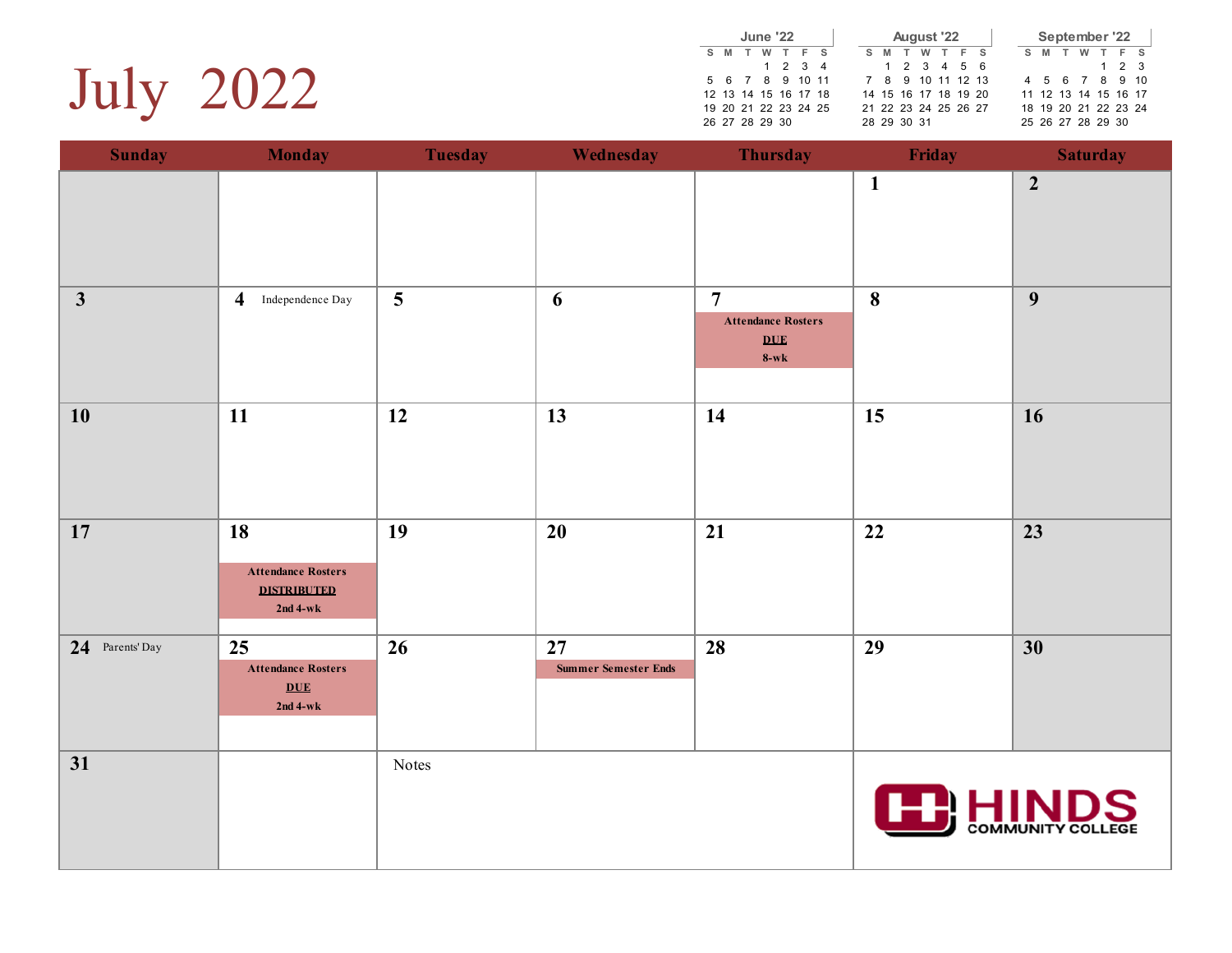## August 2022

|                      |   | July '22 |     |     |  | September '22        |  |         |             |  |    |          |   | October '22          |  |  |
|----------------------|---|----------|-----|-----|--|----------------------|--|---------|-------------|--|----|----------|---|----------------------|--|--|
| <b>M</b>             | T |          | W T |     |  | S M                  |  | W T F S |             |  | S. | <b>M</b> | T | w                    |  |  |
|                      |   |          |     | 1 2 |  |                      |  |         | $1 \t2 \t3$ |  |    |          |   |                      |  |  |
| 3 4 5 6 7 8 9        |   |          |     |     |  | 4 5 6 7 8 9 10       |  |         |             |  |    |          |   | 2 3 4 5 6 7 8        |  |  |
| 10 11 12 13 14 15 16 |   |          |     |     |  | 11 12 13 14 15 16 17 |  |         |             |  |    |          |   | 9 10 11 12 13 14 15  |  |  |
| 17 18 19 20 21 22 23 |   |          |     |     |  | 18 19 20 21 22 23 24 |  |         |             |  |    |          |   | 16 17 18 19 20 21 22 |  |  |
| 24 25 26 27 28 29 30 |   |          |     |     |  | 25 26 27 28 29 30    |  |         |             |  |    |          |   | 23 24 25 26 27 28 29 |  |  |
|                      |   |          |     |     |  |                      |  |         |             |  |    |          |   |                      |  |  |

| <b>Sunday</b>  | <b>Monday</b>                     | <b>Tuesday</b>   | Wednesday                                                                                              | ഄ<br>Thursday           | Friday                                                                                         | <u>ັນນັ້ນ 1</u><br><b>Saturday</b> |
|----------------|-----------------------------------|------------------|--------------------------------------------------------------------------------------------------------|-------------------------|------------------------------------------------------------------------------------------------|------------------------------------|
|                | $\mathbf{1}$                      | $\boldsymbol{2}$ | $\mathbf{3}$<br><b>IPEDS</b> Registration Opens -<br>Registration; Institution ID; IC<br>Header        | $\overline{\mathbf{4}}$ | $\overline{\mathbf{5}}$                                                                        | 6                                  |
| $\overline{7}$ | $\boldsymbol{8}$                  | $\boldsymbol{9}$ | <b>10</b>                                                                                              | 11                      | 12                                                                                             | 13                                 |
| 14             | 15<br><b>Fall Semester Begins</b> | 16               | 17                                                                                                     | 18                      | 19 Aviation Day                                                                                | 20                                 |
| 21             | 22                                | 23               | 24<br><b>IPEDS</b> Registration Closes                                                                 | 25                      | 26<br>Fall 2022 Prelim<br><b>Enrollment</b> (based on<br>10th Day of reg. term)<br>due to MCCB | 27                                 |
| 28             | 29                                | 30               | 31<br><b>IPEDS Fall Opens - Institutional</b><br>Characteristics; Completions; 12-<br>month Enrollment |                         |                                                                                                |                                    |
|                |                                   | Notes            |                                                                                                        |                         |                                                                                                | <b>COMMUNITY COLLEGE</b>           |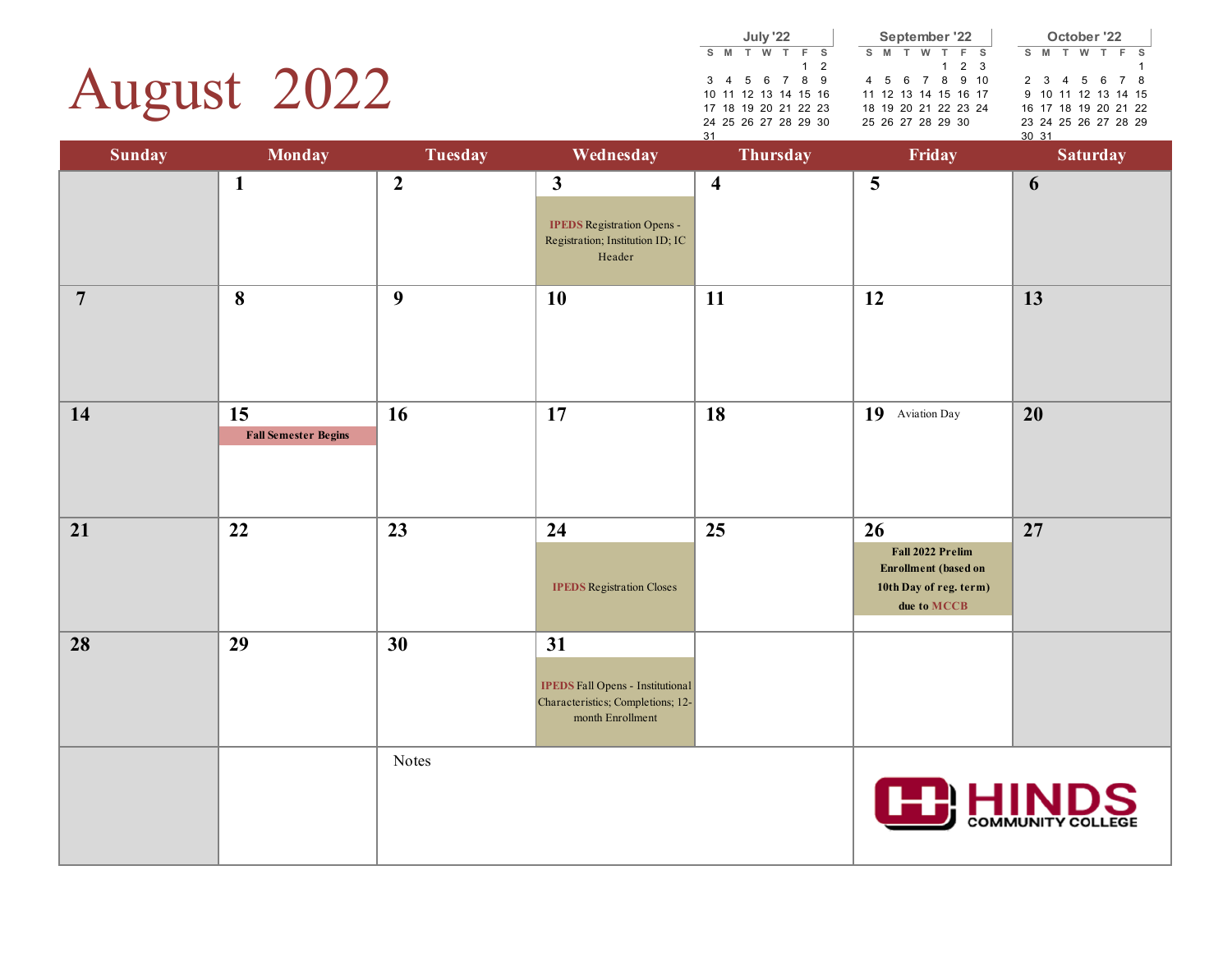### September 2022

|    |             | August '22           |  |       |  | October '22       |  |
|----|-------------|----------------------|--|-------|--|-------------------|--|
| S. |             | M T W T F S          |  |       |  | S M T W T F       |  |
|    |             | 1 2 3 4 5 6          |  |       |  |                   |  |
|    |             | 7 8 9 10 11 12 13    |  |       |  | 2 3 4 5 6 7       |  |
|    |             | 14 15 16 17 18 19 20 |  |       |  | 9 10 11 12 13 14  |  |
|    |             | 21 22 23 24 25 26 27 |  |       |  | 16 17 18 19 20 21 |  |
|    | 28 29 30 31 |                      |  |       |  | 23 24 25 26 27 28 |  |
|    |             |                      |  | 30 31 |  |                   |  |

|    |   | October '22          |  |  |  | November '22         |           |  |
|----|---|----------------------|--|--|--|----------------------|-----------|--|
| S. |   | M T W T F S          |  |  |  | S M T W T F S        |           |  |
|    |   |                      |  |  |  |                      | 1 2 3 4 5 |  |
|    |   | 2 3 4 5 6 7 8        |  |  |  | 6 7 8 9 10 11 12     |           |  |
|    |   | 9 10 11 12 13 14 15  |  |  |  | 13 14 15 16 17 18 19 |           |  |
|    |   | 16 17 18 19 20 21 22 |  |  |  | 20 21 22 23 24 25 26 |           |  |
|    |   | 23 24 25 26 27 28 29 |  |  |  | 27 28 29 30          |           |  |
|    | . |                      |  |  |  |                      |           |  |

| <b>Sunday</b>           | <b>Monday</b>            | <b>Tuesday</b>                                                    | Wednesday                                                                     | Thursday         | Friday                               | <b>Saturday</b> |
|-------------------------|--------------------------|-------------------------------------------------------------------|-------------------------------------------------------------------------------|------------------|--------------------------------------|-----------------|
|                         |                          |                                                                   |                                                                               | $\mathbf{1}$     | $\overline{2}$                       | $\mathbf{3}$    |
| $\overline{\mathbf{4}}$ | 5 Labor Day              | 6                                                                 | $\overline{7}$<br><b>Attendance Rosters</b><br><b>DISTRIBUTED</b><br>1st 4-wk | $\boldsymbol{8}$ | $\boldsymbol{9}$<br>End of 4-wk term | <b>10</b>       |
| 11                      | 12<br>2nd-wk term starts | 13                                                                | 14<br><b>Attendance Rosters</b><br>$\underline{\text{DUE}}$<br>1st 4-wk       | 15               | 16                                   | 17              |
| 18                      | 19                       | 20                                                                | 21                                                                            | 22               | $\overline{23}$                      | 24              |
| 25                      | 26                       | 27<br><b>Attendance Rosters</b><br><b>DISTRIBUTED</b><br>1st 8-wk | 28                                                                            | 29               | 30                                   |                 |
|                         |                          | Notes                                                             |                                                                               |                  | <b>ED</b> HINDS                      |                 |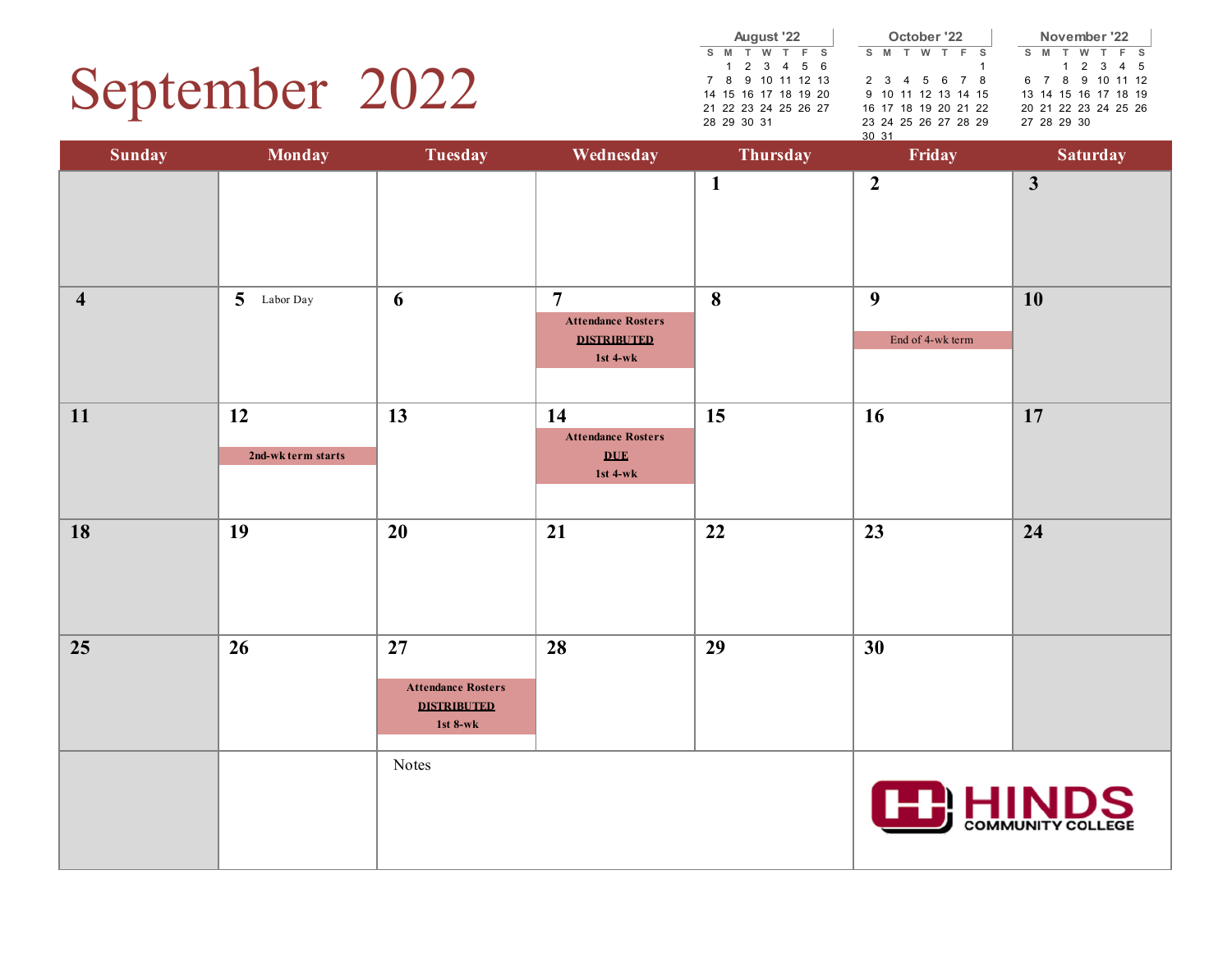### October 2022

|    |   |   | September '22        |             |     |  |     | November '22         |   |     |  |   |   |   | December '22         |       |  |
|----|---|---|----------------------|-------------|-----|--|-----|----------------------|---|-----|--|---|---|---|----------------------|-------|--|
| S. | M | w |                      |             | F S |  | S M |                      | w | F S |  | s | M | w |                      | F S   |  |
|    |   |   |                      | $1 \t2 \t3$ |     |  |     | 1 2 3 4 5            |   |     |  |   |   |   |                      | 1 2 3 |  |
|    |   |   | 4 5 6 7 8 9 10       |             |     |  |     | 6 7 8 9 10 11 12     |   |     |  |   |   |   | 4 5 6 7 8 9 10       |       |  |
|    |   |   | 11 12 13 14 15 16 17 |             |     |  |     | 13 14 15 16 17 18 19 |   |     |  |   |   |   | 11 12 13 14 15 16 17 |       |  |
|    |   |   | 18 19 20 21 22 23 24 |             |     |  |     | 20 21 22 23 24 25 26 |   |     |  |   |   |   | 18 19 20 21 22 23 24 |       |  |
|    |   |   | 25 26 27 28 29 30    |             |     |  |     | 27 28 29 30          |   |     |  |   |   |   | 25 26 27 28 29 30 31 |       |  |

| <b>Sunday</b>   | <b>Monday</b>      | <b>Tuesday</b>                                                                                                             | Wednesday                                                                                                                                          | Thursday | Friday                                              | <b>Saturday</b>          |
|-----------------|--------------------|----------------------------------------------------------------------------------------------------------------------------|----------------------------------------------------------------------------------------------------------------------------------------------------|----------|-----------------------------------------------------|--------------------------|
|                 |                    |                                                                                                                            |                                                                                                                                                    |          |                                                     | $\mathbf{1}$             |
| $\overline{2}$  | $\mathbf{3}$       | $\overline{\mathbf{4}}$<br><b>Attendance Rosters</b><br>DUE<br>1st $8-wk$                                                  | 5<br><b>Attendance Rosters</b><br><b>DISTRIBUTED</b><br>$2nd$ 4-wk                                                                                 | 6        | $\overline{7}$<br>End of 1st 8-wk & 2nd 4wk<br>term | 8                        |
| 9               | 10<br>Columbus Day | 11<br>$1\mathrm{st}$ Day 2nd $8\mathrm{wk}$<br>$\&$ 3rd 4 wk<br><b>Attendance Rosters</b><br><b>DISTRIBUTED</b><br>$16-wk$ | 12<br><b>IPEDS Fall 6 wks</b><br><b>Collection Closes</b><br>for Keyholders<br><b>Attendance Rosters</b><br>$\underline{\text{DUE}}$<br>$2nd$ 4-wk | 13       | 14                                                  | 15                       |
| $16$ Boss's Day | 17                 | 18<br><b>Attendance Rosters</b><br>DUE<br>$16-wk$                                                                          | 19                                                                                                                                                 | 20       | 21                                                  | 22                       |
| 23              | 24                 | 25                                                                                                                         | 26<br><b>IPEDS Fall 6-wks</b><br><b>Collection Closes</b><br>for Coordinators                                                                      | 27       | 28                                                  | 29                       |
| 30              | 31 Halloween       | Notes                                                                                                                      |                                                                                                                                                    |          |                                                     | <b>COMMUNITY COLLEGE</b> |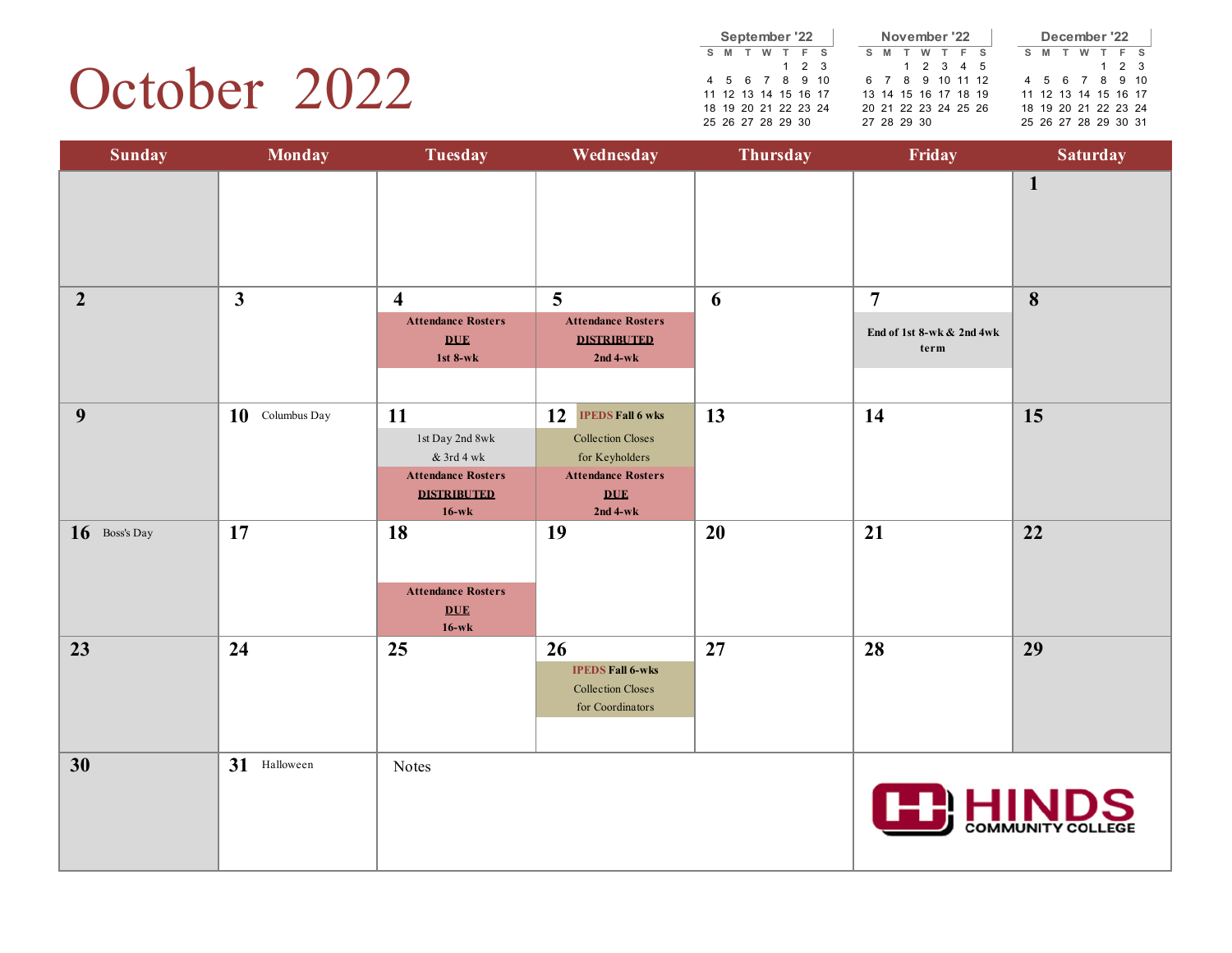### November 2022

|       |                      |   | October '22 |                     |   |   |   | December '22         |             |  |    |                      | January '23 |   |       |  |
|-------|----------------------|---|-------------|---------------------|---|---|---|----------------------|-------------|--|----|----------------------|-------------|---|-------|--|
| s     | M                    | w | T F S       |                     | s | M | W |                      | F S         |  | s. | <b>M</b>             | т           | w | T F S |  |
|       |                      |   |             |                     |   |   |   |                      | $1 \t2 \t3$ |  |    | 1 2 3 4 5 6 7        |             |   |       |  |
|       | 2 3 4 5 6 7 8        |   |             |                     |   |   |   | 4 5 6 7 8 9 10       |             |  |    | 8 9 10 11 12 13 14   |             |   |       |  |
|       |                      |   |             | 9 10 11 12 13 14 15 |   |   |   | 11 12 13 14 15 16 17 |             |  |    | 15 16 17 18 19 20 21 |             |   |       |  |
|       | 16 17 18 19 20 21 22 |   |             |                     |   |   |   | 18 19 20 21 22 23 24 |             |  |    | 22 23 24 25 26 27 28 |             |   |       |  |
|       | 23 24 25 26 27 28 29 |   |             |                     |   |   |   | 25 26 27 28 29 30 31 |             |  |    | 29 30 31             |             |   |       |  |
| 30 31 |                      |   |             |                     |   |   |   |                      |             |  |    |                      |             |   |       |  |

| <b>Sunday</b>        | <b>Monday</b>                                                     | <b>Tuesday</b> | Wednesday                                                                                       | Thursday        | Friday                                          | <b>Saturday</b>   |  |
|----------------------|-------------------------------------------------------------------|----------------|-------------------------------------------------------------------------------------------------|-----------------|-------------------------------------------------|-------------------|--|
|                      |                                                                   | $\mathbf{1}$   | $\boldsymbol{2}$<br><b>Attendance Rosters</b><br><b>DISTRIBUTED</b><br>$3rd$ 4-wk<br>$2nd 8-wk$ | $\mathbf{3}$    | $\overline{\mathbf{4}}$<br>End of 3rd 4-wk term | 5                 |  |
| Daylight Saving<br>6 | $\overline{7}$<br>1st Day 4th 4-wk term                           | 8              | $\boldsymbol{9}$<br><b>Attendance Rosters</b><br><b>DUE</b><br>$3rd$ 4-wk<br>$2nd 8-wk$         | <b>10</b>       | 11 Veterans Day                                 | 12                |  |
| 13                   | 14                                                                | 15             | 16                                                                                              | 17              | 18                                              | 19                |  |
| 20                   | 21                                                                | 22             | 23                                                                                              | 24 Thanksgiving | 25                                              | 26                |  |
| 27                   | 28<br><b>Attendance Rosters</b><br><b>DISTRIBUTED</b><br>4th 4 wk | 29             | 30                                                                                              |                 |                                                 |                   |  |
|                      |                                                                   | Notes          |                                                                                                 |                 | <b>TE: HINDS</b>                                | COMMUNITY COLLEGE |  |